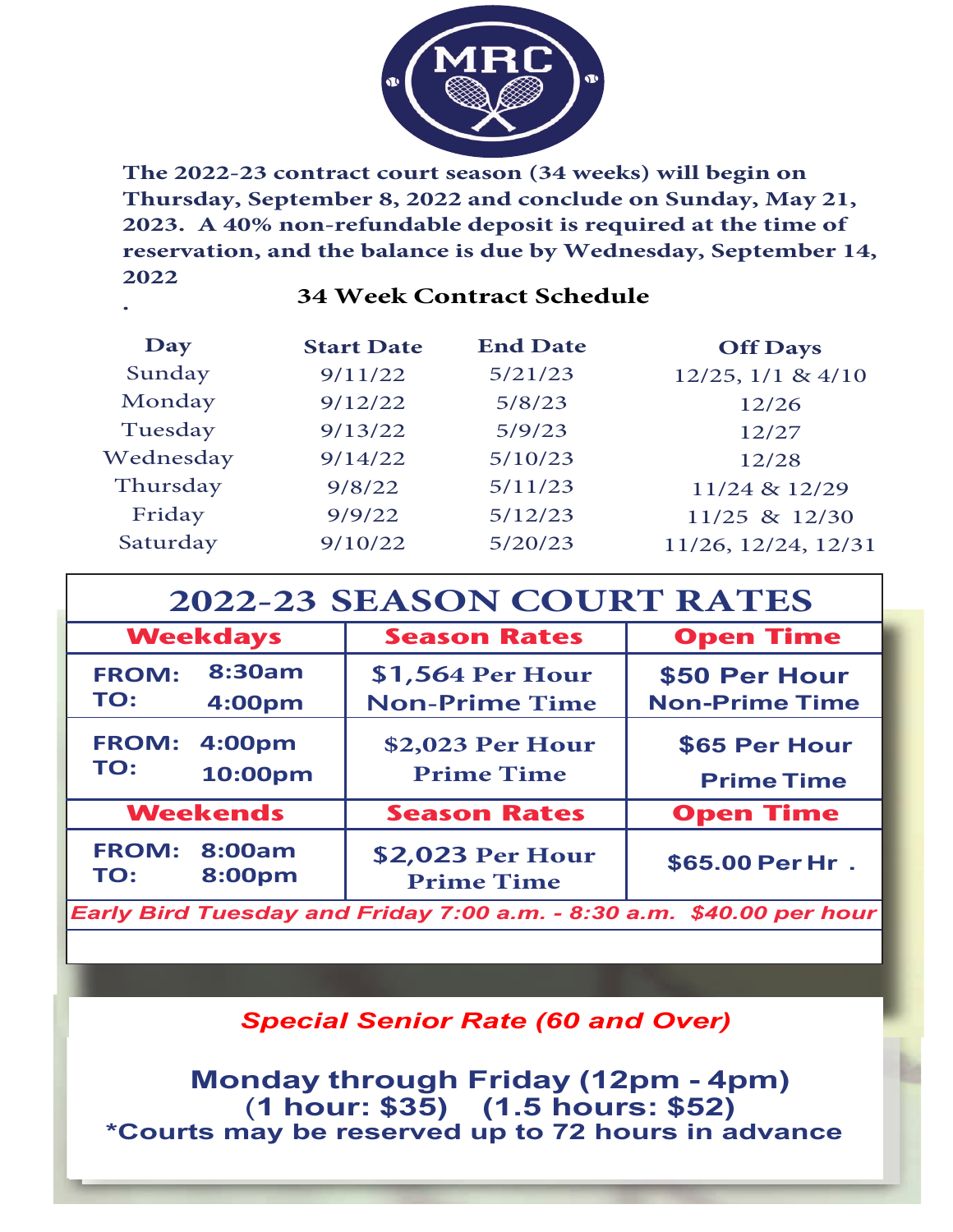#### Terms and Conditions / Enrollment Form Thursday Se tember 2 22 through Sunday ay 21 2023

• Seasonal courts are scheduled for 34 weeks, as listed on the SEASONAL SCHEDULE. If a group cannot use the court on a particular day, the court Captain must call no less than 48 hours in advance to cancel in order to be eligible for make-up court time. Make-ups are at management discretion. Season play begins and ends as per the SEASONAL SCHEDULE, with any adjustments at the Club's sole discretion.

#### CAAM NLC  $AMI$ .  $\mathcal{S}$  $CNM$  $MD$  ,  $C$   $CNM$  $\overline{A}$  $CDSL$  $\mathbf C$  ${\bf C}$ LAC  $_{\mathrm{DCC}}$  $\rm C~N$  $\ensuremath{\mathrm{LML}}$  $MD$  $\mathbf{M}$ **LDS**  $\ddot{\phantom{a}}$ cnrck cp  $\mathbf{D} \ \ \mathbf{N}$  $CL$  $\mathbf C$  ${\rm LM}$  $\mathbf C$  $\cos$  $\mathbf C$  $\mathbf C$  $\mathbf A\,$  S  $C$   $C$   $C$  $\mathbf C$ MA LAC AML M C ML  $C$ ,  $\mathbf C$  $E$  $A$   $L$  $\mathbf{L}$ A S  $C$   $C$  $\mathcal{C}$  $\mathsf{C}$  $E$  $EC$  $\overline{C}$  ${\bf N}$  $SC$ LAC,  $\mathbf{M}$  $\overline{A}$ DCC ML W Amlrp ar  $_\mathrm{rfc}$ A nr gl  $\mathop{\rm rf}\nolimits$ r  $fc-fc$ g pc nml g jcdmprfc dsjj am r mdrfcpc cptcb gelgle rfg epcc pc cptcb  $c$  ml  $i$ amspr, A lacjj rgmhnd  $c$  ml  $i$ amspr wrfepmsn mp rfcbcn prspc md mlcmp kmpc  $c$  ml  $i$ rm mp bspglerfc c ml f ji lmr jictg rcrfc  $c$  ml  $i$ nj wcp dpmk epmsn npgmp A nr gl md fg -fcp pc nml g gjgrwslbcp rfg n p ep nf,

 $T$  If  $c1$  $rfC$  $A$ is g pc nml g jc dmp im r ni wøle  $r$ økc w pc ml md ckcneclaw mpslcvncarcbamlbgrgml k ic sn afcbsjcb ugrf rfc A nr gl  $cb$ mlamspr t gj gjgrw,A nr gl rgkc ugji  $\mathbf{c}$  $ks$ r a lacj rfcgp  $c$  ml  $j$ amspr  $r$  jc  $r$ fmsp gl bt lac rm c cjgeg jc dmpk ic sn amspr rgkc, a lacjcb Amspr slbcp fmsp gl bt lac  $1<sub>b</sub>$ mrfcp sls cb c ml jrgkc a llmr ck bcsn, ic snrgkcugjj c afcbsjcb cbmlamspr t gj gjgrw, jjk ic snrgkc ks r cs cb wHslc

fc s c md amspr cwmlb gelcb rgkc ugji  $\mathbf{c}$ s hear rm af pec.

fcA nr gl lb jjnj wcp w gelglerfg Amlrp ar fcpc w epccrm gbc w jjpsjc lb pcesj rgml mdrfcAjs ufgaflmucvg r mpufgafk w cfcpc drcp bmnrcbmp kclbcb wrfc

fcAjs pc cptc rfcpgefrrmrcpkgl rcrfcAmlrp ar r lwrgkcdmpsl nmpr k ljgicamlbsarml rfcn prmd lwnj wcpmpnj wcp mpdmp lwmrfcppc mlbcckcbrm cemmb lb sddgagclr wrfc Ajs k 1 eckclr glufgafctclr rfcslcvngpcbnmprgmlmdrfcamsprpclr jn wkclr f jj c pcrsplcbrmrfcA nr gl lblcgrfcprfcAjs lmprfcA nr gl f jj cslbcp lwdsprfcpjg gjgrw aamslrmdrfg Amlrp ar, Lmpcdslb f ji cegtclcvacnr npmtgbcbglrfg n p ep nf,

w gelglerfg Amlrp ar rfcA nr gl lbc afnj wcp ailmujcbec lb epcc rf rrfcpc pc glfcpclrb lecp glnj wglercllg lbrf rrfcAjs f jjlmr cjg jcdmp lwncp ml j npmncprwb k ec mpmrfcpjm s r glcb wrfcslbcp gelcbg rfcpc sjrmdlcejgeclacmd ncp ml npc clrmlrfcnpckg c mdrfcAjs, fc camlbgrgml mnjwglbgtgbs jjw lb-mp mrfcpnj wcp mpesc r mdnj wcp, la cmd aagbclrmpglhspw lbgd lckcpeclaw a llmr cpc afcb ep lrrfcAjs ncpkg gmlrmm r glkcbga j rrclrgmldmpkc ufgaf ugjj cdgl lag jjwpc nml g jc,

jjamspr gelkclr pc rrfcAjs mjcbg apcrgml,

fcA nr gl lb jjnj wcp slbcp r lb lb epccrf rrfcAjs pcr gl rfcpgefr rm lw mptgbcmr icl rrfcd agjgrwrm cs cbdmpk picrgle ns jgagrw mp btcprg gle

 $A$ is.

ml

acpr gl glhspgc lwmrfcp hmglrjwugrf amlr arncp ml gdlcac pw dmp

nfmrmep nf nspnm c,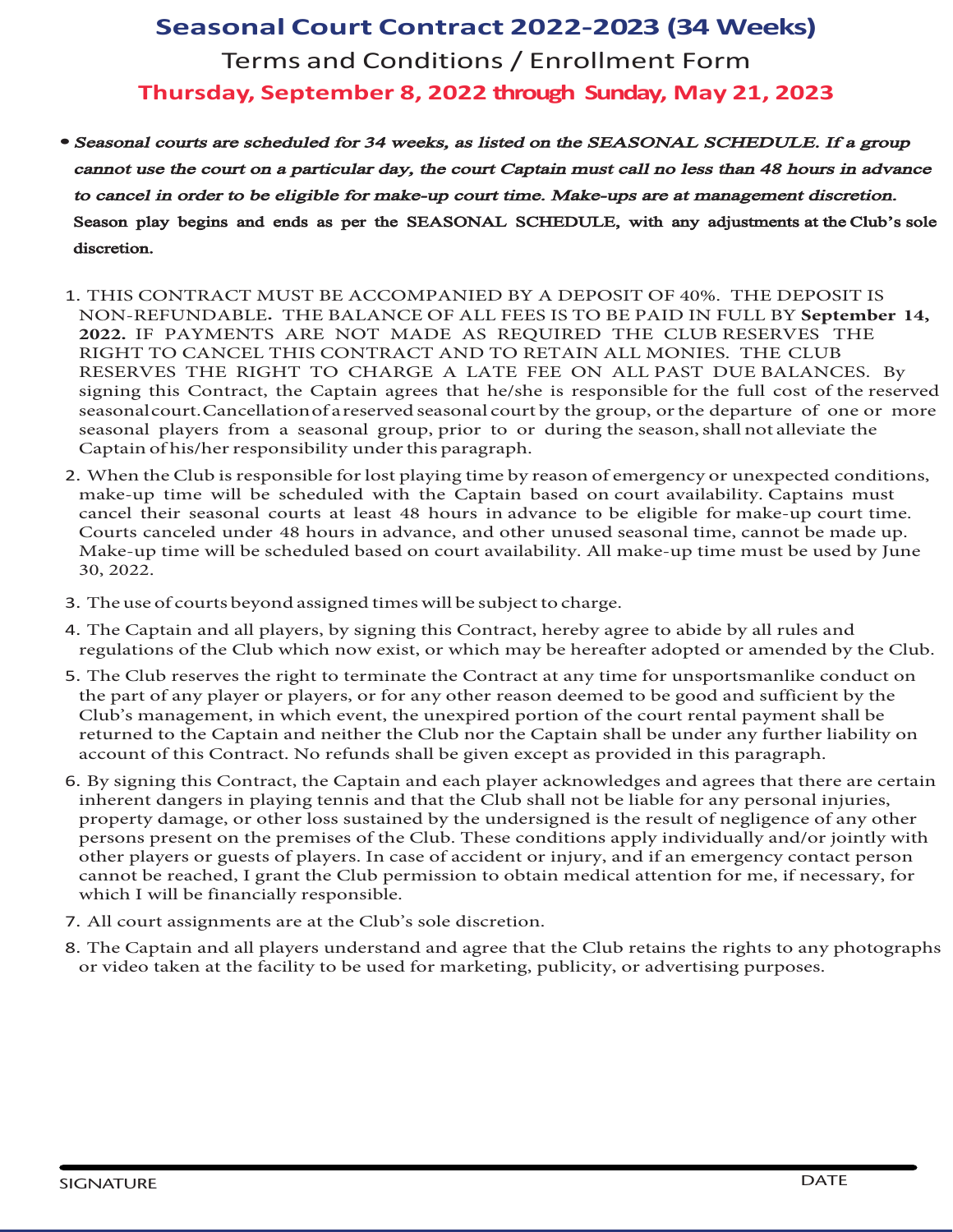# **CONTRACT COURT TIME APPLICATION 2022-2023 CAPTAIN'S INFORMATION**

Completion of all personal information is required.

| <b>FIRST NAME</b>     | <b>LAST NAME</b> | <b>GENDER</b>   |
|-----------------------|------------------|-----------------|
| <b>ADDRESS</b>        |                  |                 |
| CITY, STATE, ZIP CODE |                  |                 |
| <b>HOME PHONE</b>     |                  | <b>BIRTHDAY</b> |
| <b>CELL PHONE</b>     |                  |                 |
| E-MAIL                |                  |                 |
| <b>SIGNATURE</b>      |                  |                 |

# **PLEASE RESERVE A COURT FOR MY GROUP**

**Current Court Time: Circle the Day(s)** 

#### **ADDITIONAL MEMBERS OF MY GROUP**

Completion of all personal information is required.

#### **ADDITIONAL PLAYER**

**LAST NAME FIRST NAME ADDRESS CITY, STATE, ZIP CODE CELL PHONE**  $E-MAIL$ **SIGNATURE**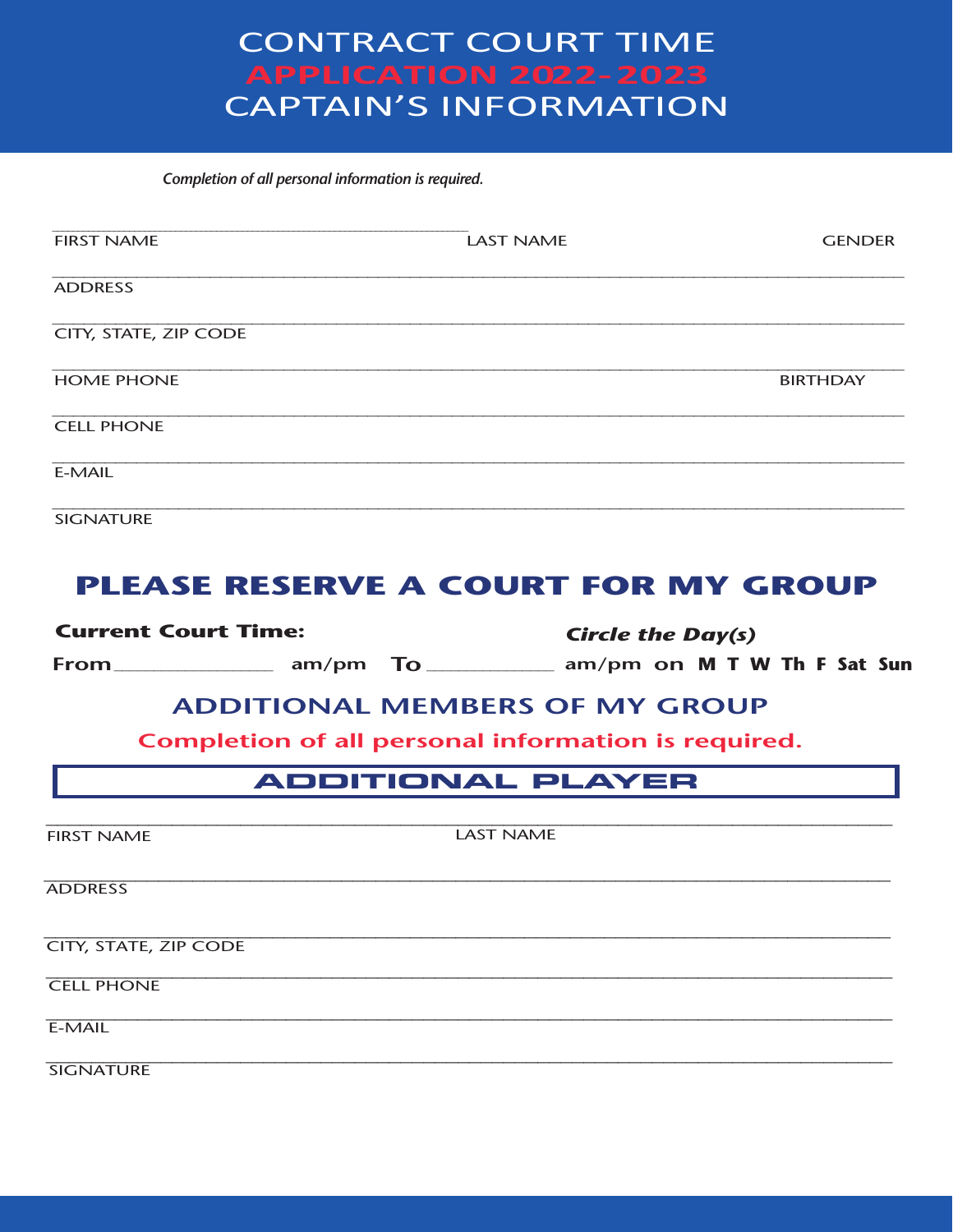#### **ADDITIONAL MEMBERS OF MY GROUP**

Completion of all personal information is required.

### **ADDITIONAL PLAYER**

| <b>FIRST NAME</b>            | <b>LAST NAME</b>         |                 |
|------------------------------|--------------------------|-----------------|
| <b>ADDRESS</b>               |                          |                 |
| <b>CITY, STATE, ZIP CODE</b> |                          |                 |
| <b>HOME PHONE</b>            |                          |                 |
| <b>CELL PHONE</b>            |                          |                 |
| E-MAIL                       |                          |                 |
| <b>SIGNATURE</b>             |                          |                 |
|                              | <b>ADDITIONAL PLAYER</b> |                 |
|                              |                          |                 |
| <b>FIRST NAME</b>            | <b>LAST NAME</b>         | <b>GENDER</b>   |
| <b>ADDRESS</b>               |                          |                 |
| CITY, STATE, ZIP CODE        |                          |                 |
| <b>HOME PHONE</b>            |                          | <b>BIRTHDAY</b> |

**CELL PHONE** 

 $E-MAIL$ 

**SIGNATURE** 

## **ADDITIONAL PLAYER**

| <b>FIRST NAME</b>     | <b>LAST NAME</b> | <b>GENDER</b>   |
|-----------------------|------------------|-----------------|
| <b>ADDRESS</b>        |                  |                 |
| CITY, STATE, ZIP CODE |                  |                 |
| <b>HOME PHONE</b>     |                  | <b>BIRTHDAY</b> |
| <b>CELL PHONE</b>     |                  |                 |
| E-MAIL                |                  |                 |
| <b>SIGNATURE</b>      |                  |                 |